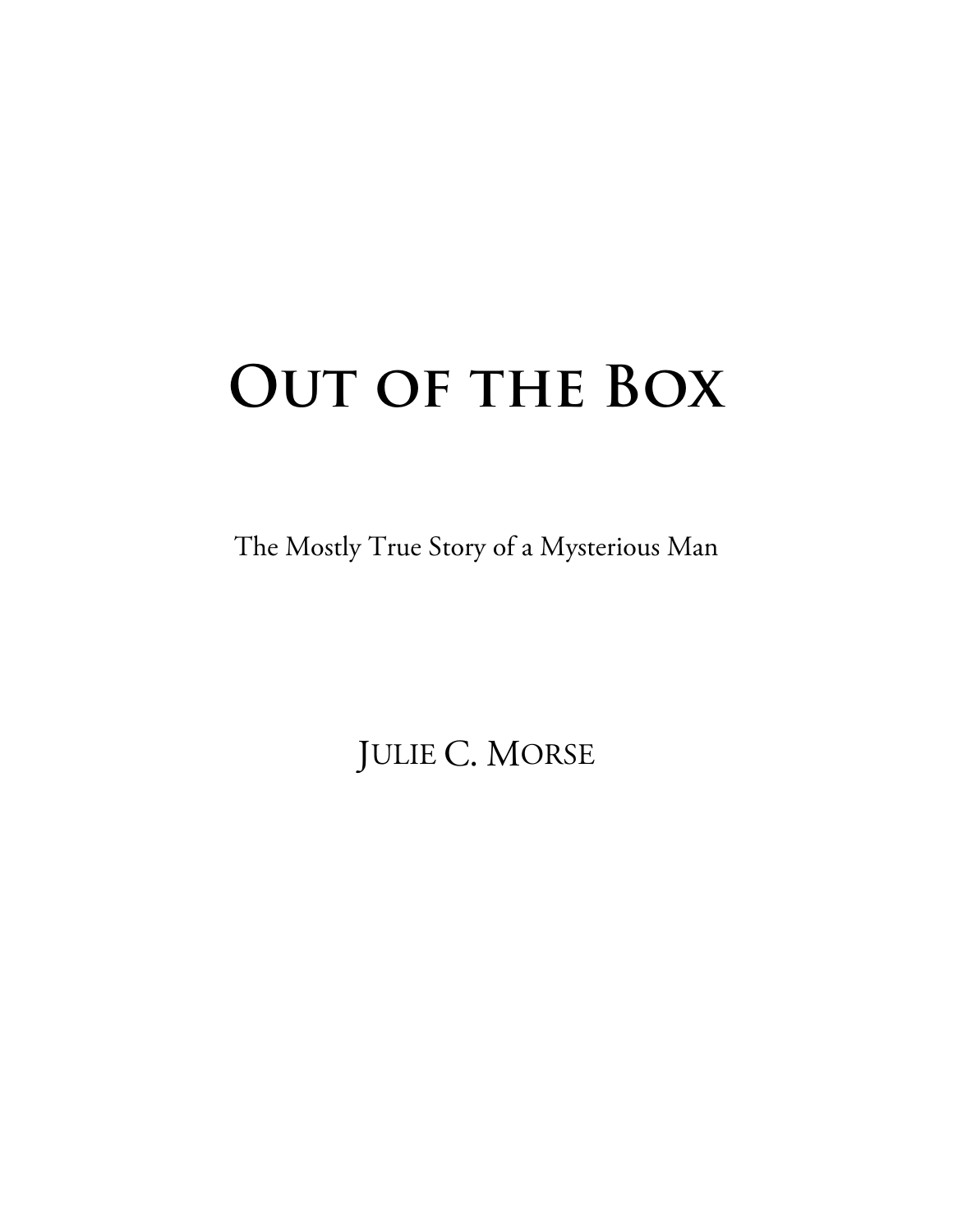## **Chapter One**

## The Sahara

an you believe that, kiddo? I counted one hundred and twelve of them! One hundred and twelve goddamn camels!" C

"

I couldn't believe it, actually. Not that I thought the camels were a mirage or anything. They were clearly real, as anyone with eyes and an olfactory organ could attest. No, the truly unbelievable part was that my sixteen-year-old preppy self was sitting cross-legged on a Bedouin rug in a huge open-sided tent in the universe-sized vastness of the Sahara Desert with my Uncle Bob, a drunken New York priest, a retired Texas oil rig worker, and a remarkably pretty kindergarten teacher from Cleveland named Candy.

I actually think it was Candy who inspired my septuagenarian uncle to count out loud with such schoolboy enthusiasm, as one hundred and twelve camels passed by our little odd-duck camp. Driven by Bedouins clothed head-to-toe in bedsheet fashions, the camels were laden with salt slabs from Timbuktu and going to market. (And yes, there really is a place called Timbuktu.)

An awe-inspiring, hot as hell, seventeen-day camping trip to the center of the Sahara was Uncle Bob's sixteenth birthday present to me—complete with two guides who carried automatic weapons, just for the fun of it. I personally believe the trip also provided Uncle Bob with some good cover—but for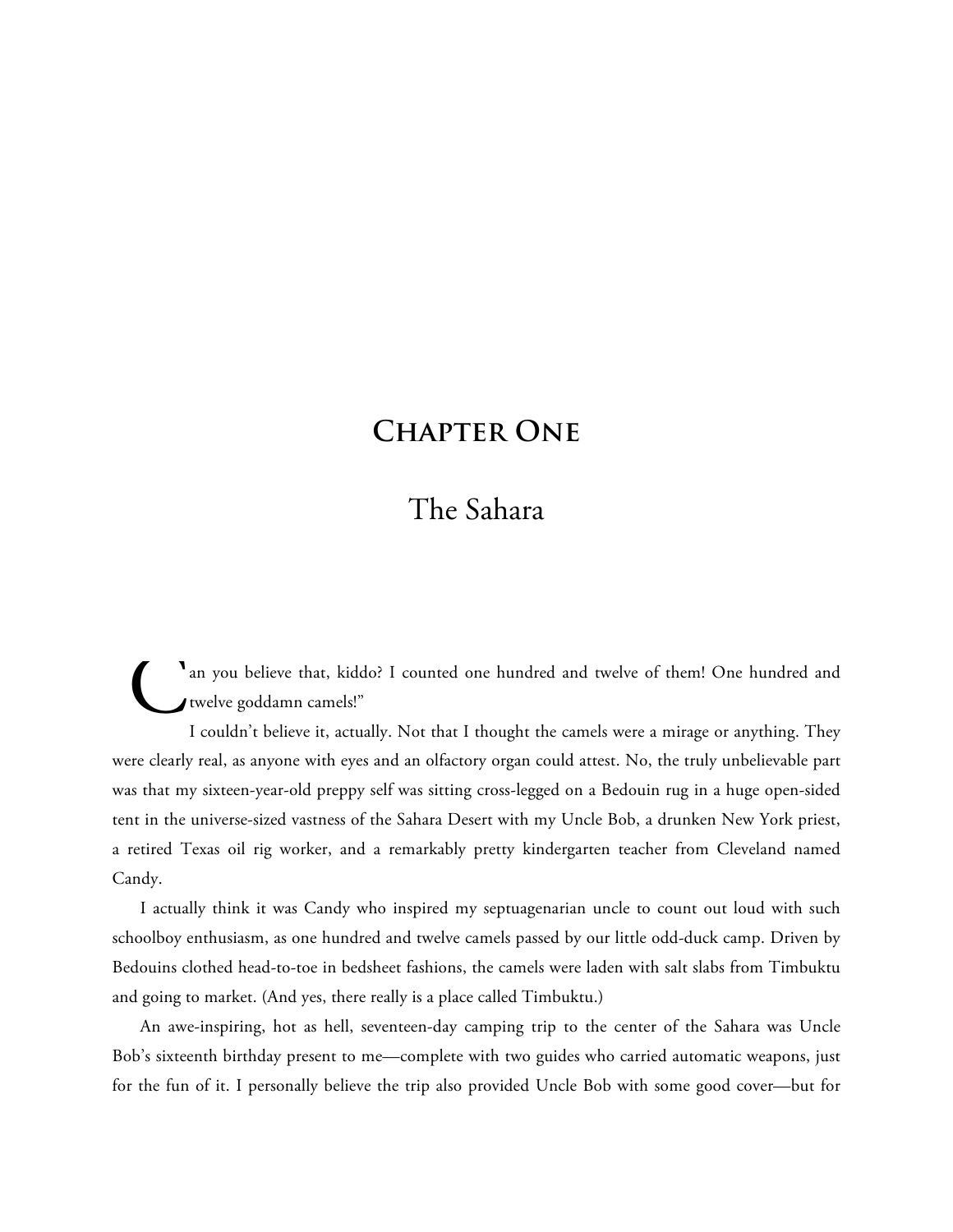what I'm still not sure to this day. According to him, it was all about boxes. In any case, it was an incredible coming-of-age gift, revelations included.

Looking back now, I sometimes marvel that my mother even let me go. Given my health issues—not to mention jihadists in Niger and random kidnappings in Algiers—she could have been a protective party-pooper, and no one would have blamed her for it, maybe not even me. But she wasn't, thank God … and honestly, I think her belief in an almighty power actually did have a lot to do with it. She'd been a big proponent of "letting go, letting God" ever since I was born—two months prematurely and somewhat miraculously. You see, I decided to make my surprising entrance into this world on the same day that my dad and Uncle Bob made it up much of Mt. Everest.

"Two climactic life moments, shared by satellite radio!" as Mom loves to tell it.

I also have to believe that my father's and Uncle Bob's long-shared spirit for adventure played an honorary role in Mom allowing me this rite of passage—especially since my father's half of that spirit flew off this earth in a plane crash outside Minneapolis when I was two. For the record, though, my mother says she let me go simply because she preferred me to brave the Sahara Desert with Uncle Bob than spend spring break in Ft. Lauderdale with my boarding school friends. And from what I heard tell about Florida that year, the Sahara probably was the safer option—just barely.

Uncle Bob and I first met up in Paris and then flew on to Algiers to rendezvous with the group. It was the only part of the trip I remember Uncle Bob being on high alert. He told me Algiers was on the State Department's travel warning list, with kidnappings becoming more and more prevalent among tourists.

"You're too blonde and pretty. You're a target, kiddo," he warned. "Just stick close to me until we get out of here."

At first I thought he was exaggerating, but I soon had to admit the city was not the place of postcardperfect experiences. Danger did seem to lurk in the shadowed doorways and littered alleyways. I found myself clutching tightly on to Uncle Bob's hand as we walked the streets—just like when I was a little girl in downtown Chicago. (I could only hope those warped-minded passport guys weren't tailing us.) He did let me out of his sight for about two hours that afternoon but only after he'd hired our guideswith-guns to sit outside my hotel room. He said he had to see a guy about starting up a box plant. Two hours later, he was back with a smile, and I didn't even think to ask him how things went. Mindless teenager.

The next day our anxious little group of travelers piled into a well-dented, white four-wheel-drive van and happily left Algiers in our dust. Once out of that forsaken city, the desert took us in fast—and there was an odd comfort in its vast nothingness. Most of the real threats were in cities at the time, and we were far more likely to run into an ancestral band of nomadic Bedouins than modern-day terrorists in the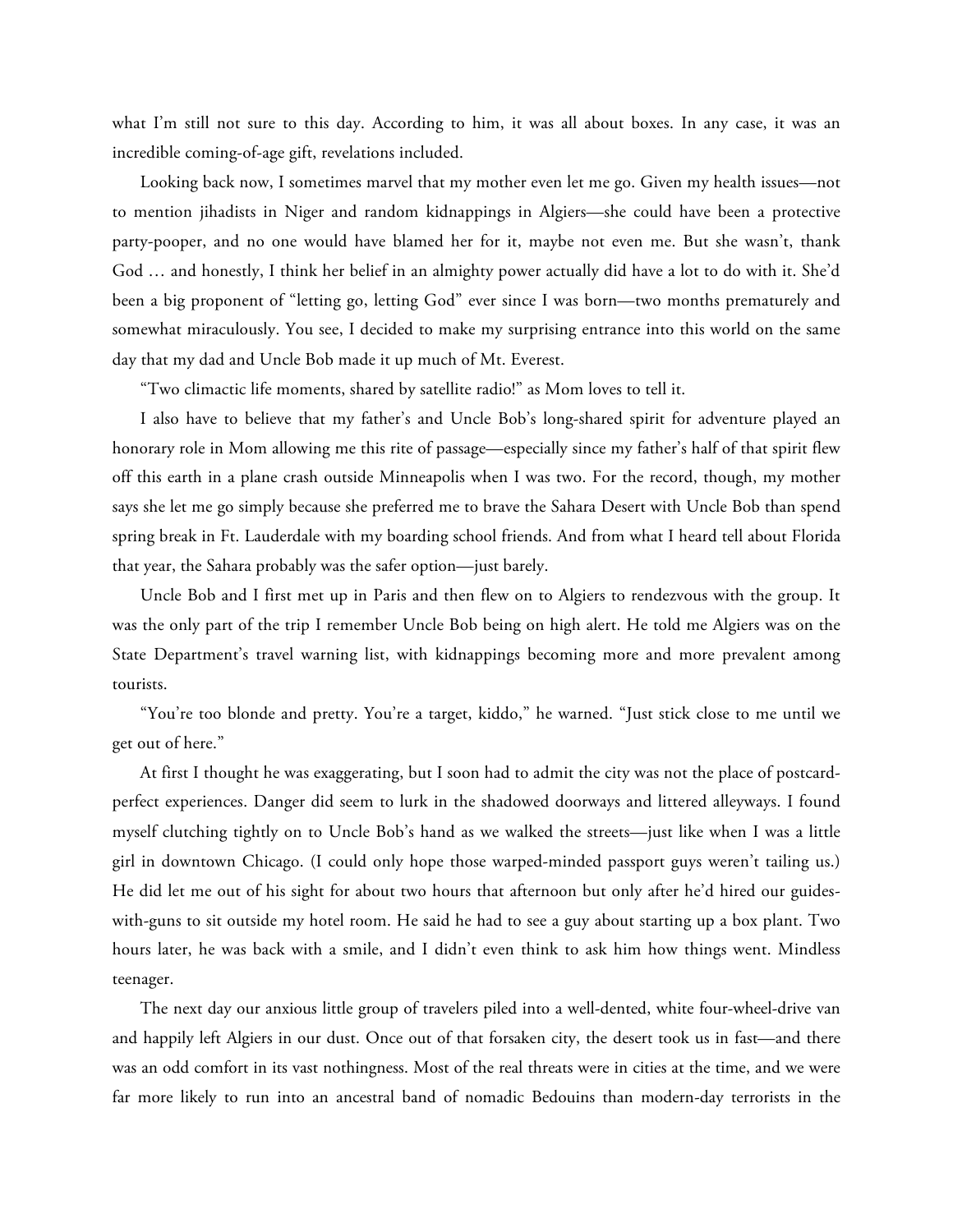desert—or so our soldier guides said anyway. Uncle Bob must have concurred, because he soon reverted back to his relaxed, charming self as sandscapes enveloped us.

The goal of the trip was to go to the center of the Sahara and back, a trip of about thirteen hundred miles through an endless expanse of desert, day after day. If that sounds horrible to you, I have to admit I, too, had my doubts the first few hours in the van. No one knew each other, with the exception of Uncle Bob and me, so it was a relatively silent and worrisome outing at first, kind of like my first bus ride to overnight camp in Michigan. By the time we got to that night's campsite—a sand dune amid sand dunes from what I could see—I had started thinking I'd made a big mistake in swapping the sands of Ft. Lauderdale for those of the Sahara.

My fears didn't last long, thanks to Uncle Bob. That first night around the campfire I watched him work his unusual magic, breaking the ice with stupid jokes but more importantly, smart questions. Before long, he had everyone sharing their life stories, and in the process, I noticed he made his own life sound as boring as all get-out. Lesson learned.

Uncle Bob's not a loud man by any means; in fact, just the opposite. He's got a quiet yet strong way about him and a good sense of humor, and to be totally honest, he knows how to use his good looks and winning smile to best advantage. I'm a sucker for the guy, obviously, but that night was the first time I realized he has that effect on most everyone, men included. By the time we went to bed, spirits were high, there was adventure ahead, and camp-like friendships were forming. I also remember thinking Uncle Bob's smuggled-in wine was a whole lot better than bug juice. Another lesson learned.

Our fellow travelers were as memorable as you'd expect people to be who signed up for a spring fling in the Sahara. Uncle Bob talked for hours on end with Hans, a Czech-born, Canadian-raised adventurer who had successfully gambled with his life atop a Texas oil rig for many years. Now retired, he was hellbent on spending his winnings in most every country in the world, and like Uncle Bob, he'd already traveled more than a hundred countries. Hans regaled all of us with his far-flung stories, and I might add, he included some pretty hot details about women in every port.

My uncle, on the other hand, told a few G-rated tales that portrayed him as a far more gallant adventurer—as much for schoolteacher Candy's benefit as mine, I thought. She was, as I've said, a beautiful woman, and Uncle Bob liked to flirt with her—as he did, and does, with most women. How she ended up on a trip to the Sahara, she couldn't really say. It just called to her, she told us. She'd seen a magazine ad at the dentist's office, went home, and booked the trip, and there she was playing hooky from her kindergarteners. Go figure.

Hands down, though, the wildest guy at the party was Father Moses. That was not his real name, but it is what we called him. Remember the one hundred and twelve camels? Well, they would later inspire the good father to go into a hellish drunken tirade about how the camels were clearly tied to the Second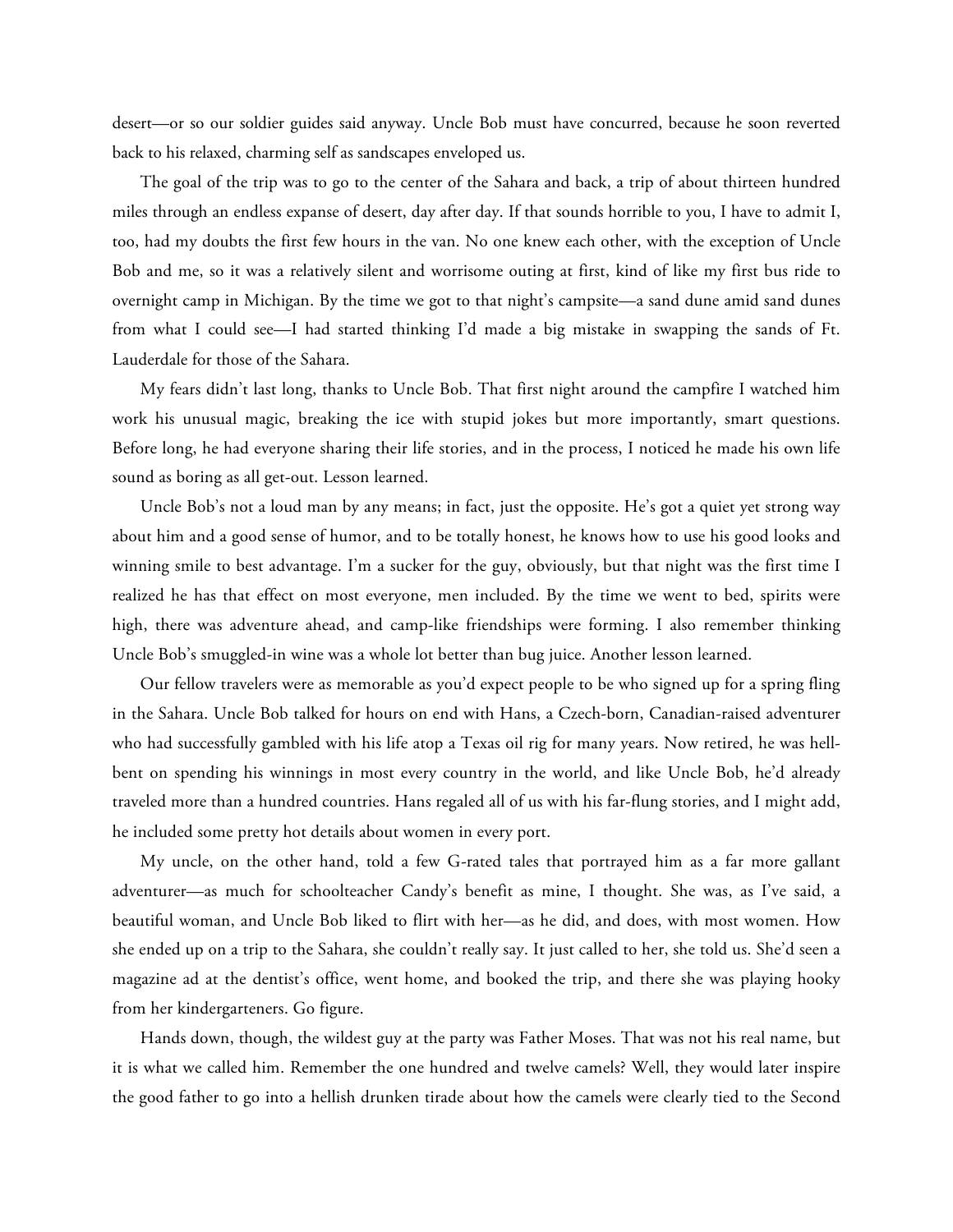Coming of Christ, or something like that. I was never quite sure what he was talking about, to tell you the truth. The man was nice, don't get me wrong. But he worshipped wine right alongside God, and that made for some pretty interesting nights for us all.

On one particular night, he climbed a sand dune and started preaching down to us, both literally and figuratively, half-serious, half-crazy. It probably would have gotten really uncomfortable for everyone if Uncle Bob hadn't done what he did.

He yelled up to him, "Hey, Moses, time to come down from the mountain and go to bed."

We all saw what he meant immediately. The guy really did look like a maniacal Moses with his long gray hair and flowing beard, clad in one of the ragged local robes we all wore as required desert apparel.

For one excruciatingly long second, I thought Moses was going to go for the guard's automatic. But then he roared with laughter, barreled down the dune, and tackled Uncle Bob in a bear-hug. It was a Bible-based moment I'm sure none of us will ever forget. Like I said, my uncle has a knack with people. Thank God.

Each day of that trip was a different adventure, partly because of the place—and ultimately, for me, because of Uncle Bob.

The place was, well … difficult to describe at best. Our group of five often found ourselves competing at night to find the right words to describe the place to people when we got back home. It's that hard, because it's that bizarrely unique. The place is flat for miles upon miles of hard-packed sand, and the views are mainly of endless—truly endless—horizons of nothingness. There are no roads, only sand, and how the Bedouins find their way to Timbuktu and back without maps or trails—much less GPS—is mind-boggling to me. You miss a turn off to an oasis here, you're dead. It's that simple.

Occasionally you're shocked by huge, alien-looking rock formations, jutting as high as three hundred feet in the air. They come out of nowhere, as does an oasis now and then. After nights of camping on endless sands, it is nothing short of miraculous to see a lush, green oasis pop up out of nowhere, just like in a cartoon. You really do rub your eyes to check your senses.

Climate-wise, the best way to describe the heat of the day is that it makes you fearful. Without water, you'd die pretty damn quickly, and you know it the whole time you're there. Thankfully, the nights were cool when we were there, frosty even.

The first few nights of our trip, Uncle Bob behaved himself—and by that I mean, he stayed in the tent. But then, one night he packed up his sleeping bag and said he'd be sleeping outside.

"Where?" I asked incredulously.

"Don't worry, I'm just going a few sand dunes away … I want to practice being a speck in the universe," he said. "I'll be back before you wake up."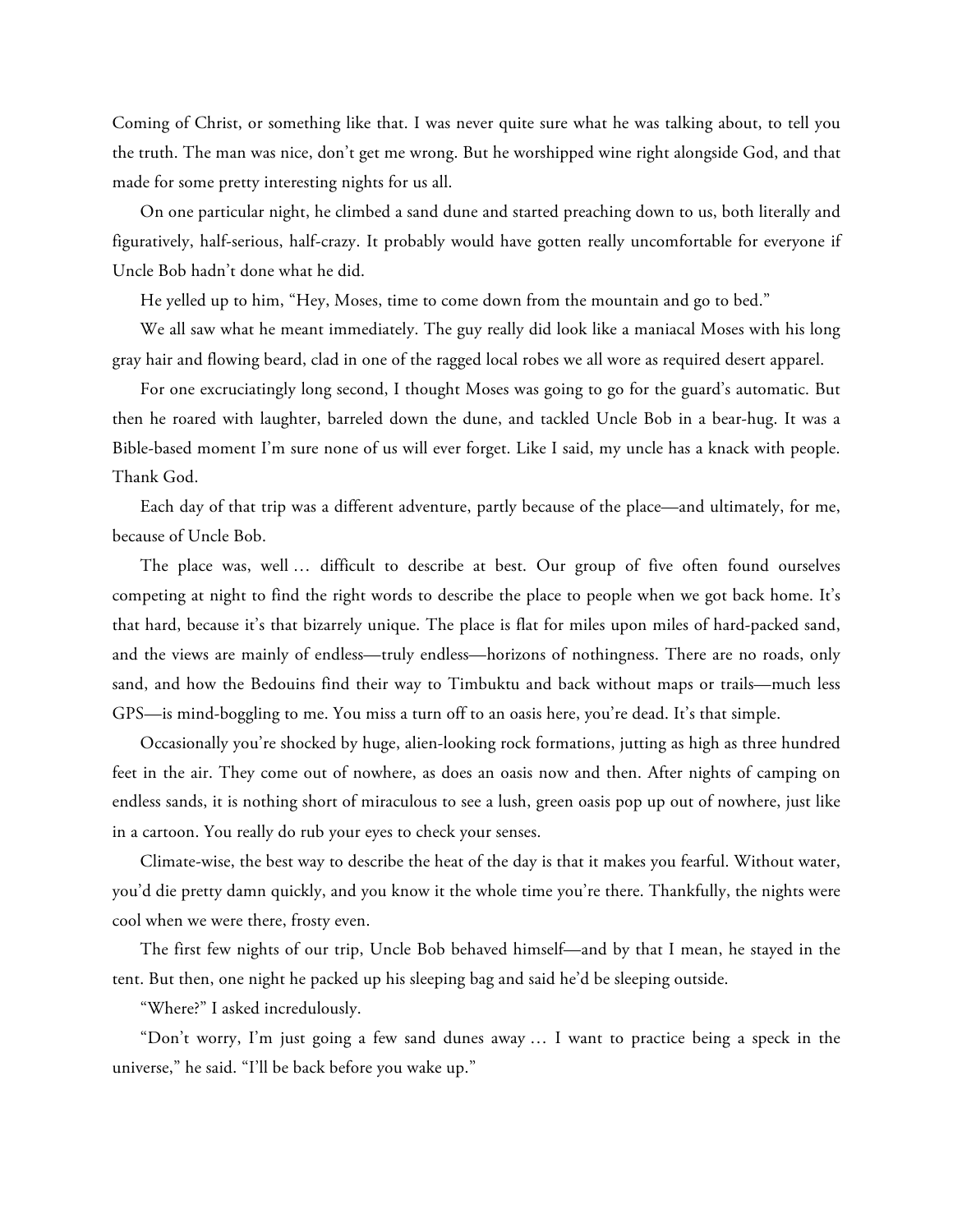Of course, I thought he was crazy and was scared shitless for him—and for me too, by the way. What would I do if he didn't come back? I tried to discourage him, sounding a bit like my mother in the process, actually. I said there were scorpions—but he countered that at this time of year they were harmless, buried deep in the sand for warmth. I said I was worried about the natives—but he assured me the Tuaregs were basically peaceable nomads and joked that he was pretty sure goat herders weren't prone to kidnapping.

Of course, I still thought he was crazy, but it was quickly obvious that arguing would be futile. Uncle Bob's never been one to follow the rules; I knew that much about him even them. So on that and other nights, he'd leave me to bitch and moan as I liked, but he always came back in the dawn, rested and smiling. I did wonder why our soldier guides didn't protest his departures … but I pretty much figured that Uncle Bob charmed them, tipped them, or both. Perhaps the heat dulled my senses, but it wasn't until we were treated like royalty a few days later at the oasis encampment of a Bedouin sheik that I really seriously started to wonder if my dear Uncle Bob was much more of a mystery man than a traveling box man.

That particular oasis was huge and lush, with vegetation and pools of sparkling blue water. The sheik was obviously prosperous, with a good-sized entourage that had many tents and herds of goats, sheep, and camels. He seemed like a well-educated man and spoke fairly good English, and to Uncle Bob, he was extremely attentive.

The night we arrived there was a wedding feast, to which we were invited. Uncle Bob and I were seated nearer to the sheik than the rest of our group, which at the time I assumed was just the luck of the draw.

The wedding was a simple ceremony followed by a simple meal, and the food was interesting and at least edible—including my first, and presumably last, taste of goat. The sheik explained to us that this would be the young couple's last night with them at the oasis encampment. As it had been for thousands of years, the young couple would set out on their own with a few goats and a tent as wedding gifts. From that humble start, they would have to find a way to support themselves, most likely by trading for millet, rice, and other grains or making cheese from their goats' milk. If the goats prospered and their trading from oasis to oasis was good, the sheik told us they could look forward to getting sheep, and in time, perhaps their own camels. The cycle would repeat with their children and on down their line.

"If Allah is willing," concluded the sheik.

I remember thinking to myself that I sincerely hoped Allah would be willing. Circling the Sahara for a lifetime seemed an awfully tough way to go, from my perspective. It still does.

When the dinner was over, my uncle was invited to meet with the sheik privately while the rest of us were shown to our tents. That raised a few eyebrows, I can assure you, mine among them.